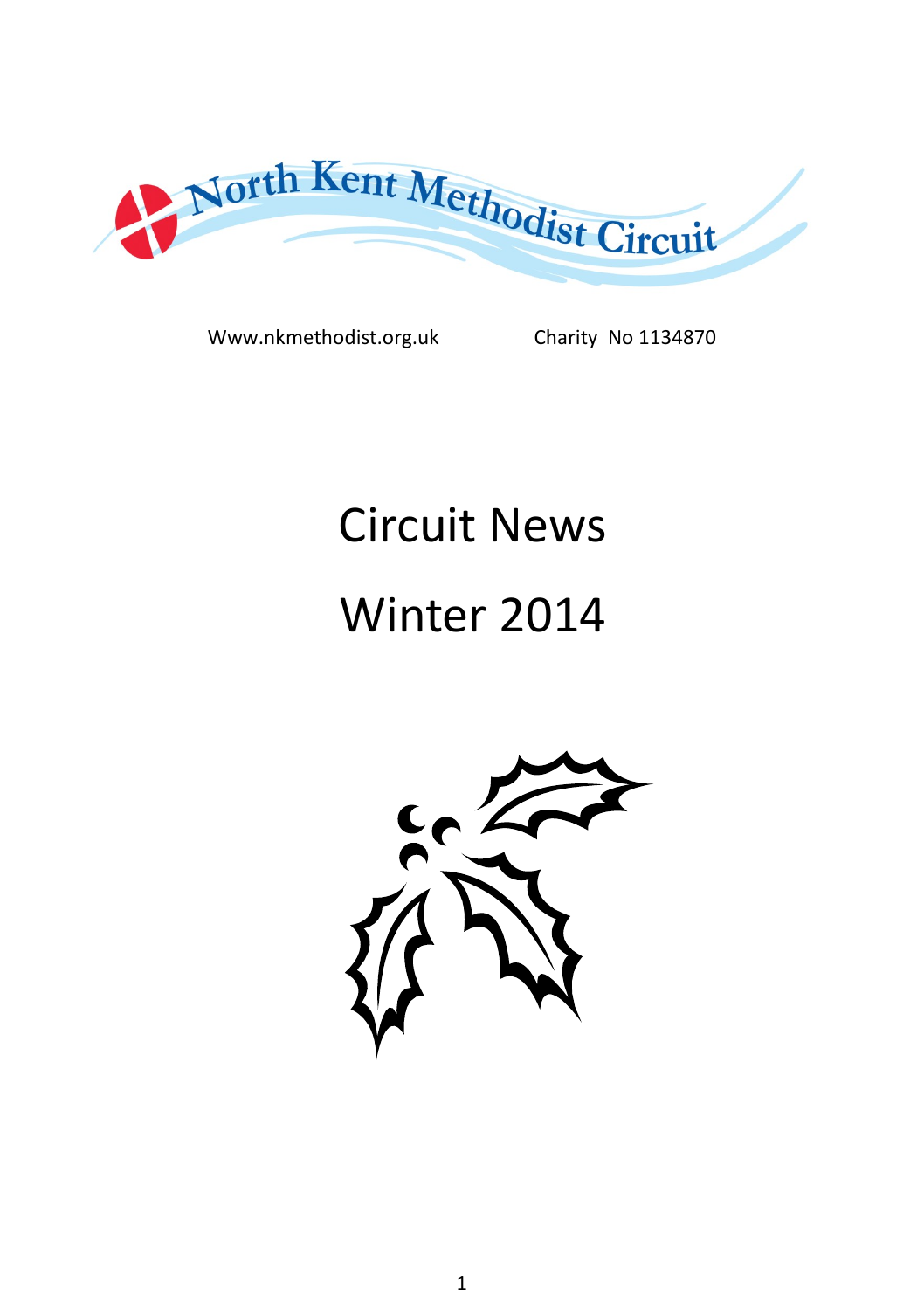#### **CAROL SERVICES—SUNDAY 14TH DECEMBER**

| Burham                                     | 6:00pm             | Rev Tony Graff                     |
|--------------------------------------------|--------------------|------------------------------------|
| Hartlip                                    | 6:30 <sub>pm</sub> | Rev Will Grady                     |
| Swanscombe                                 | 10:45am            | Local Arrangement                  |
| <b>Union Street</b>                        | 6:00pm             | <b>Rev Clifford Newman</b>         |
| <b>CAROL SERVICES-SUNDAY 21ST DECEMBER</b> |                    |                                    |
| Bearsted                                   | 6:30 <sub>pm</sub> | Rev Clifford Newman                |
| Gillingham                                 | 6:30 <sub>pm</sub> | Local Arrangement                  |
| Hextable                                   | 10:30am            | Local Arrangement                  |
| Hope Street                                | 6:15 <sub>pm</sub> | Deacon Pru Cahill                  |
| Larkfield                                  | 4:00 <sub>pm</sub> | Local Arrangement                  |
| Newington                                  | 09:30am            | Martin Smith                       |
| Rainham                                    | 4:00pm             |                                    |
| St. Luke's                                 | 5:00pm             | Rev Tony Graff                     |
| <b>Spital Street</b>                       | 4:00pm             |                                    |
| Strood                                     | 3:00pm             | Rev Tony Graff                     |
| <b>Tonbridge Road</b>                      | 5:00pm             | Rev Clifford Newman                |
| <b>CHRISTMAS DAY SERVICES</b>              |                    |                                    |
| Bearsted                                   | 09:30am            | Local Arrangement                  |
| Dene Holm                                  | 10:00am            | Jenny Force                        |
| Hextable                                   | 10:30am            | Rev Velma Campbell                 |
| Larkfield                                  | 10:00am            | Local Arrangement                  |
| <b>Spital Street</b>                       | 10:00am            | United Service with Baptist Church |
| The Brent                                  | 10:30am            | Jane Braund                        |
| Tonbridge Road                             | 10:00am            | Irene Shepherd                     |
| <b>Union Street</b>                        | 10:00am            | Rev Clifford Newman                |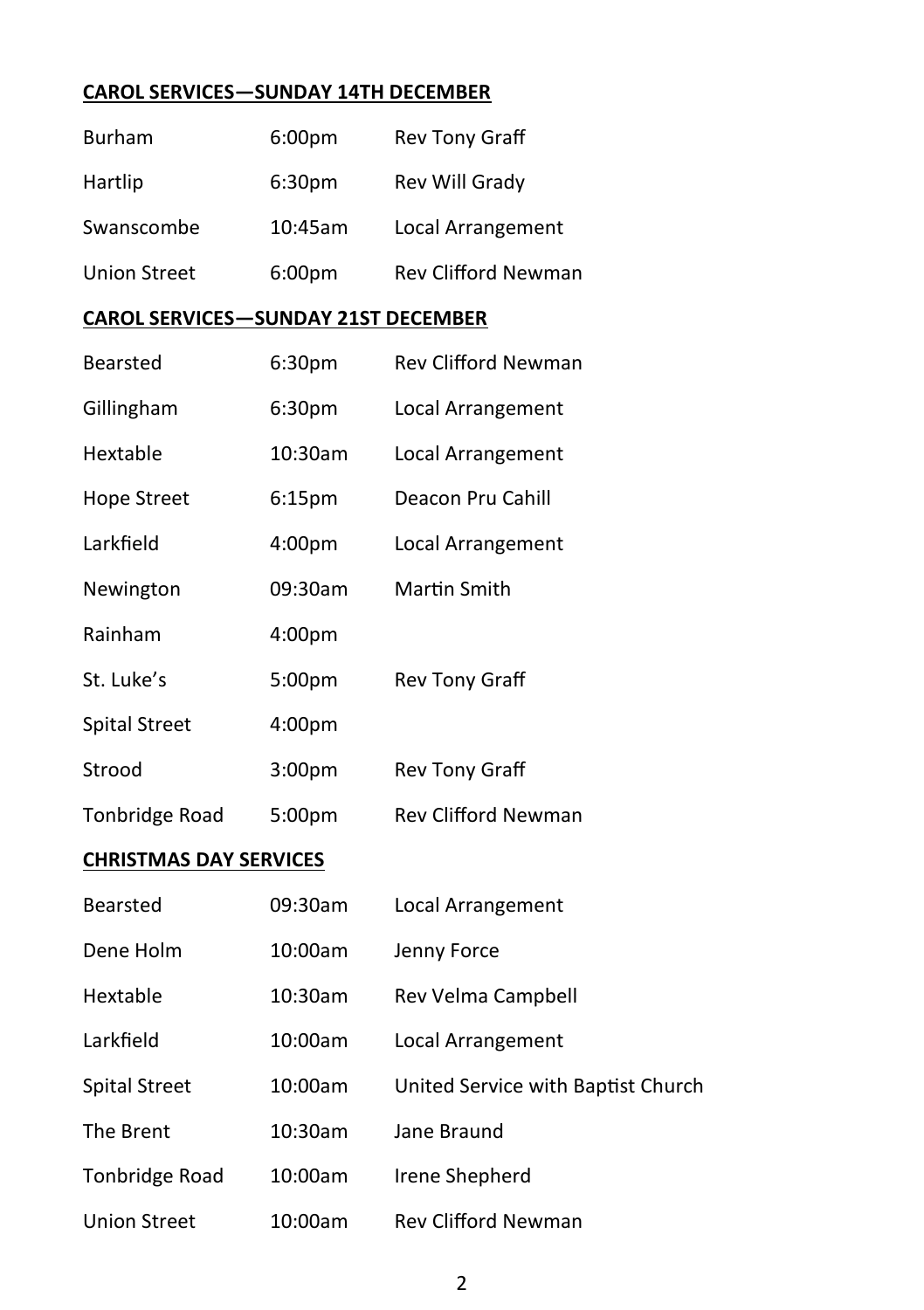### THE CHURCH IN BURHAM

We are named The Church in Burham, being the only Church now in our village. The population of Burham is a mixture of those who have lived here all their lives and those who have moved in over the years. We are committed to ensuring that our Church is an important part of our community and therefore as well as our weekly Sunday services, we aim to make the Church welcome to all. There are regular activities to which a number of non-regular worshippers come ie a monthly Country Lunch, a monthly Film Club, a monthly Book Exchange and a weekly Afternoon Tea. We ask for a small donation at each of these events. Our Church is fortunate in being financially secure and we are able to send all these proceeds to a number of different charities. This year we have donated over £2,000! It is also satisfying that this Outreach is gradually increasing our membership as well as being a strong Christian beacon in the village.

On November 15th we are holding a Concert in aid of Children in Need when Robin Oakley and his friends will be singing a variety of popular songs. Do come and join us at 7:30pm for a wonderful evening for which we will ask a donation for this great charity.

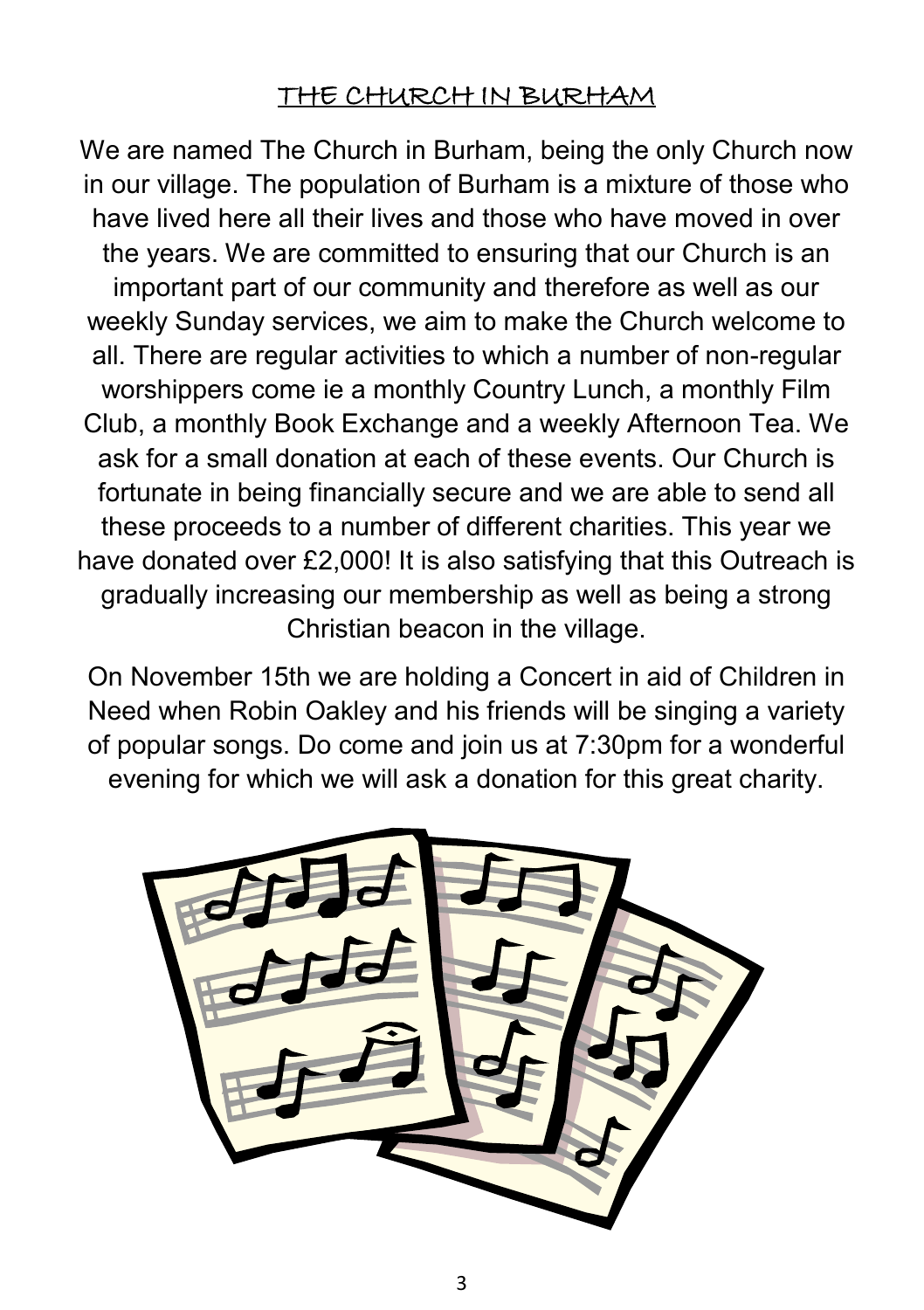### GILLINGHAM METHODIST CHURCH

We have started to run a fortnightly Youth Club on a Wednesday night from 7- 9pm. It is a time and space for young people to come , relax and hang out with each other. Some weeks the activities are video games and table tennis and other weeks we have more structured activities such as a Messy Games night. The age range for the group is those at senior school which is year 11 upwards. For more details please contact the church office.

Helen Young (Gillingham Methodist Church Youth Worker)

Those who have had the joy of hearing our junior choir "Heather's Angel's" rehearsing can attest to the quality of the music and know that those who will have been able to come to their concert will have had a very enjoyable and uplifting time. Special thanks must go to Heather Gallagher who gives of her time to coach and encourage the youngsters. The concert was free but a collection was taken on behalf of ECHO—Evelina Children's Heart Organisation.

Other recent events have included the Strawberry Tea, the exercise groups BBQ and our Big Sing – Open Air Service. We were blessed at each of these with warm and dry weather, despite a few grey stormy looking clouds that could have made their mark. Across these events, we have seen many people join us who are not part of our regular fellowship. We know from comments how much those who come along appreciate what the fellowship does for others.

Of course none of the activities would take place were it not for the cover of prayer and the dedication and hard work of those who organise and serve the church and community.

It's also that time of year when a number of changes in the church take place. Several stewards are standing down, as well as several, including the council secretary and (in the autumn) the treasurer, from church council. We are grateful for their service and commitment to the church over recent years, which has seen the formation of the NKMC, two changes of Presbyter and development of the work and life of GMC. It's probably an understatement to say it's been a challenging period. As some stand down others step up and we are equally grateful to those who have heard the call and will become stewards, council secretary, treasurer and circuit rep.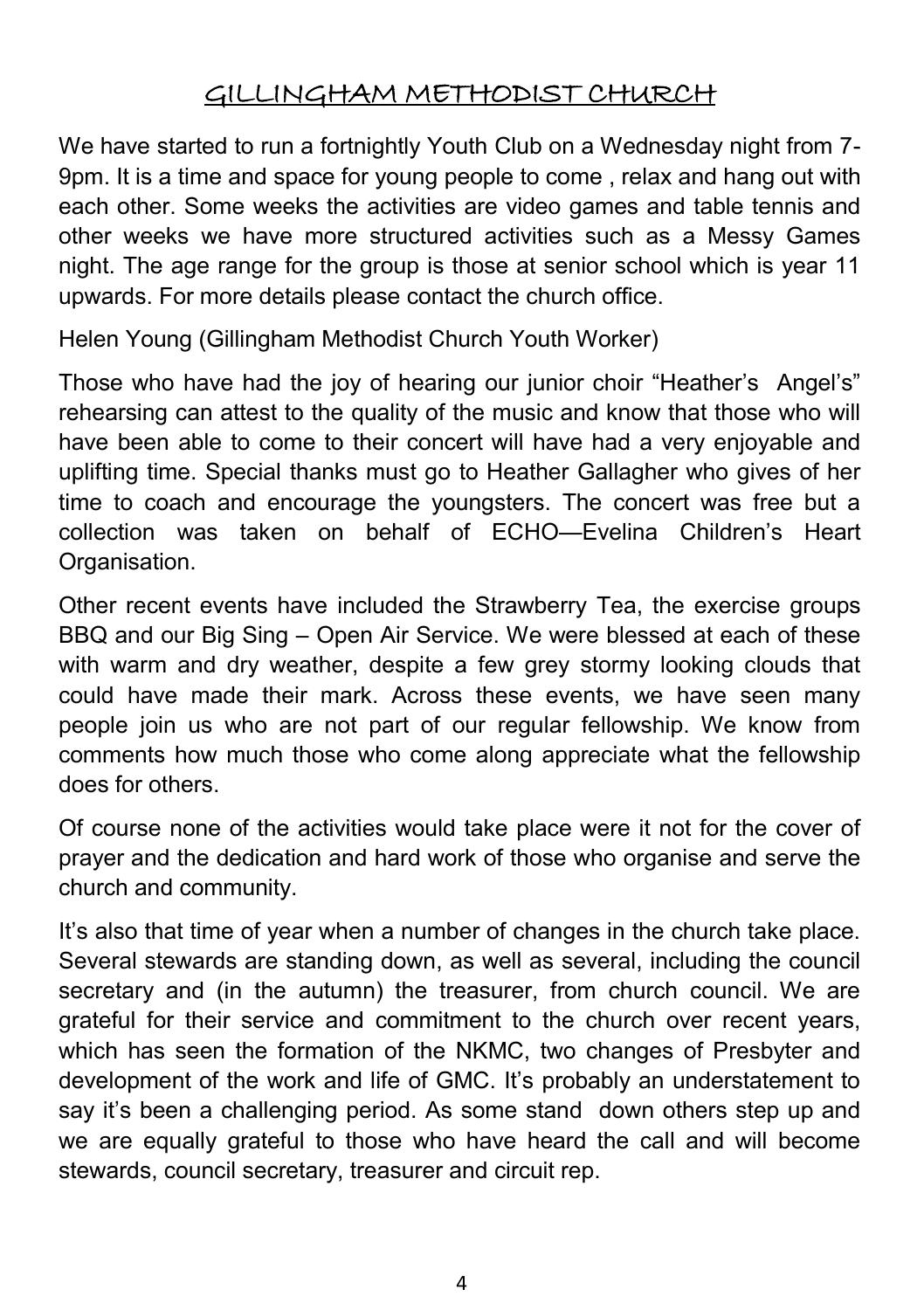## GRAVESEND METHODIST CHURCH & COMMUNITY CENTRE

**Hooray—**we have a new resident Minister (along with Dene Holm and Swanscombe of course). Rev Noreen Daley-Lee is the answer to many prayers and we look forward to a new chapter in the life of our town centre church.

We have been fundraising over the last four years for our **C21st Project** and the time now seems right to start phase 1 (out of 3 phases). This phase is to improve and re-arrange some of our rooms behind the church to enable us to continue and grow our town centre community work. We are busy finalising plans with our architects; applying for grants to close the gap between the £72,500 we have available (thank you circuit for the £30,000 recently agreed) and the estimated cost of £150,000. We hope works will commence in February and will be completed by the summer. We will then turn our attention to phase 2 which aims to improve the frontage of the church, create better facilities for worshippers as well as extend our community work. If you have any spare cash lying around we would love to put it to good use!

**Now an advert—**it was January 2013 when we last hosted the **African Children's Choir** and people still talk about the infectious enthusiasm of the children and their singing. If you missed that concert, or would like "your winter blues to be blown away again", you now have another chance to see the choir at Gravesend. They will be "In Concert" with us on the evening of Saturday 17th January and entry will again be by advanced ticket only. (How about giving a friend a lovely Christmas present of a ticket?) Please contact Robert Hardy tel 01474 357681 email roberthardy33@gmail.com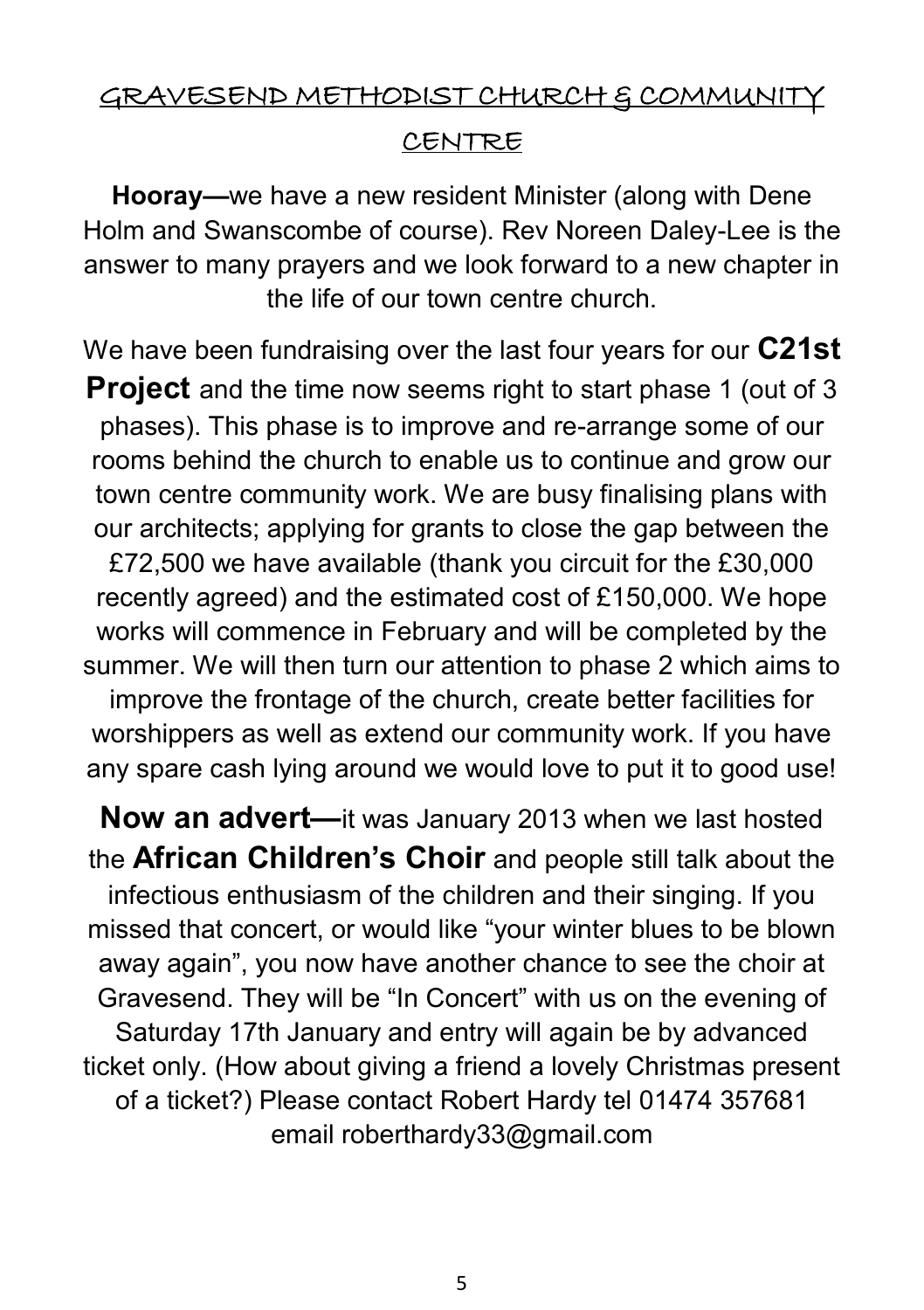#### HEXTABLE METHODIST CHURCH

We were glad that a number of our members attended the Welcome Service at Gravesend to meet and greet Rev Noreen Daley-Lee and Deacon Jane Paine. We have since been blessed with two evening services from Noreen with her family in attendance and visits from Velma and Jane to some of our weekly activities which are of interest to Jane.

Our BB & GB Parents and Friends Association Craft Fair was again well attended with some lovely craft items in wood, pottery and glass as well as jewellery, cards, jams etc and an art display by our Art Group. GB girls waited tables for us in the café and the BB lads helped with all the moving and carrying. The next event is a Jumble Sale.

The harvest was celebrated with gifts of tinned and packaged food which was donated to the Whitechapel Mission. As a church, we held a Harvest Supper of fish and chips, with a quiz and games to a packed church hall of all ages.

Our Youth (Bible Class & God Squad) have just taken a Local Arrangement service which was very well received and did them all great credit, providing the music, sketches, monologues, poems, video and the Magic Eye. All very refreshing for those who attended, who also learnt some new songs.

Forthcoming services, which we look forward to, are our BB/GB Enrolment, Remembrance Day, Sunday School Nativity, Christingle and Carol services not forgetting the Christmas Day service which normally fills the church.

Looking ahead into next year we are hosting Roughshod, part of Riding Lights Theatre Company, which one of our younger members is joining for six months. We will be holding a performance at our church and would like other churches in the Circuit to hold performances. They help with church services, youth groups, schools etc. Please see the information circulated by the Circuit.

If you were able to watch the special programmes on BBC Songs of Praise—Big Sing, you may have spotted four of our members along with Tracey Burch (Sutton at Hone) and her daughter, who arranged the tickets. An event they all enjoyed being part of.

Two of our GB girls will be playing in the 50 strong London Massed Bugle Band at the Lord Mayors Show on the 8th November representing the BB & GB. Fingers crossed for good weather.

We are fortunate to have our Circuit Ministers take most of our evening services and would welcome members from other churches who would like to join us, or have missed their morning service and feel Sunday wouldn't be the same without one, as others have done in the past.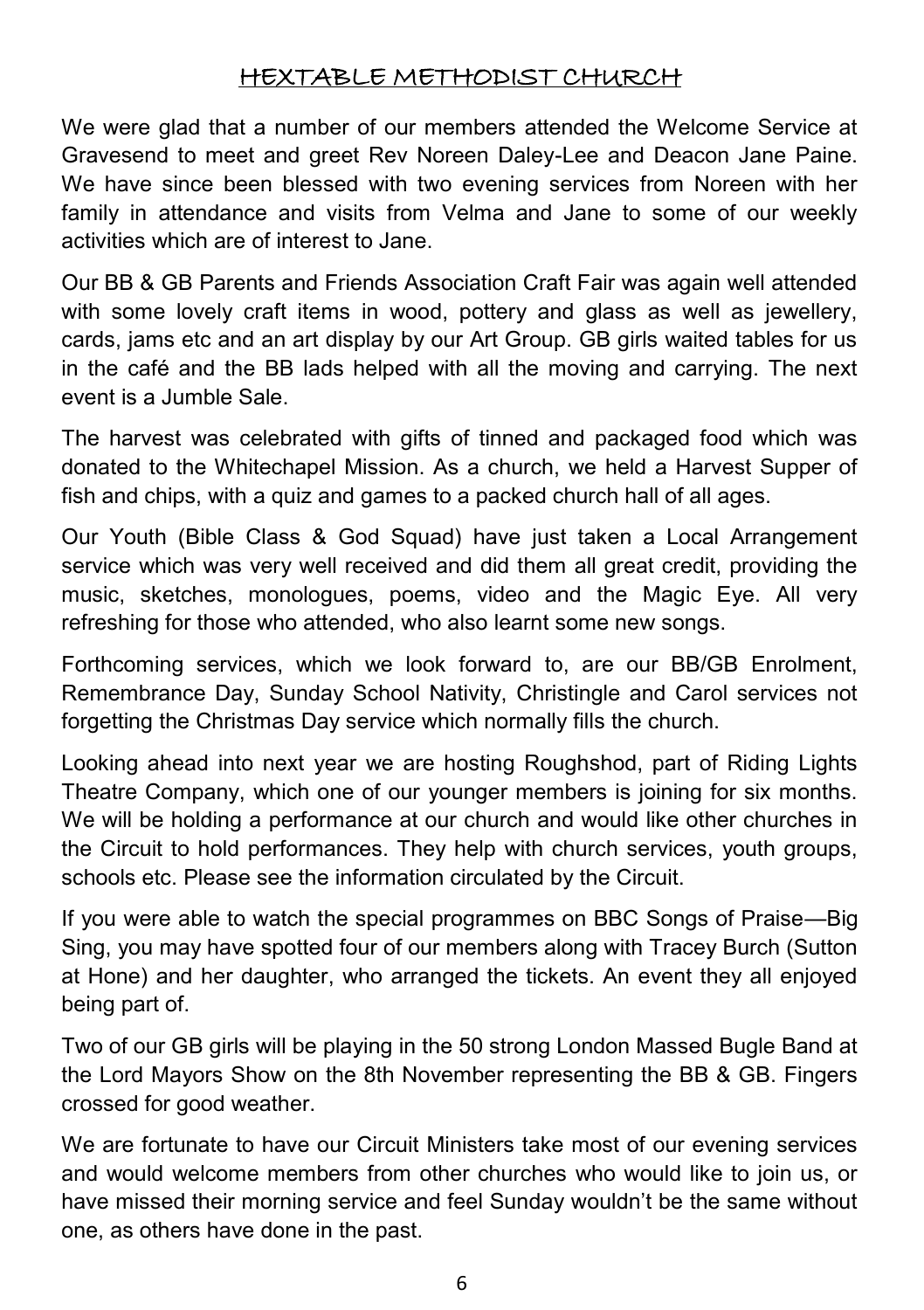#### TONBRIDGE ROAD METHODIST CHURCH

**Mission Near and Far.** Tonbridge Road Methodist Church is again acting as a host church for the Maidstone Churches Winter Shelter. This project aims at helping rough sleepers over the worst of the winter period. It began last winter with seven churches in a weekly rota providing accommodation for a number of rough sleepers—mainly young men. As well as somewhere warm and dry to sleep, they were provided with an evening meal and a chance to socialise. They also had the opportunity of getting advice about ways of getting employment, benefits and housing. Free toiletries and new socks were also on offer.

Volunteers from the churches concerned and other churches acted as greeters, preparers, cooks, dish washers, cleaners and "overnight staff". The scheme, co-ordinated by the Salvation Army and some paid staff, was partly funded by the council, partly by charitable giving and partly by the participating churches. The shelter operated for eight weeks. This winter it will operate for twelve and will cater for more guests.

It was a great opportunity for Christians to work together in the service of the poor and of the Lord.

In 2010, a small group from TRMC and Larkfield, led by Gary Watt, visited the Methodist Church in Belo Horizonte, Brazil. Those who went were privileged to visit a number of local Methodist churches and to enjoy their generous hospitality. Using money raised before departure and money raised by selling donated children's clothing and toys at an "English Fair" held at the central Methodist Church in BH, we were to finance renovations at a crèche run by the church in a favela/slum area and to provide food parcels for some poor families in another favela/slum area.

The crèche caters daily for around 120 children up to the age of 7. It provides food, washing facilities, play opportunities and education. It also gives some parents the opportunity to find employment without leaving their children on their own or on the street. It receives state funding but a lot falls onto the shoulders of the local churches.

Since the visit, TRMC has continued to support the crèche by raising money through monthly film nights and from an on going "donate & donate" table. The donations from both initiatives have raised several thousand pounds to help the creche.

Whilst on a visit to Brazil this summer, Gary was able to revisit the crèche. Apparently our donations are now making the difference between the crèche continuing or closing.